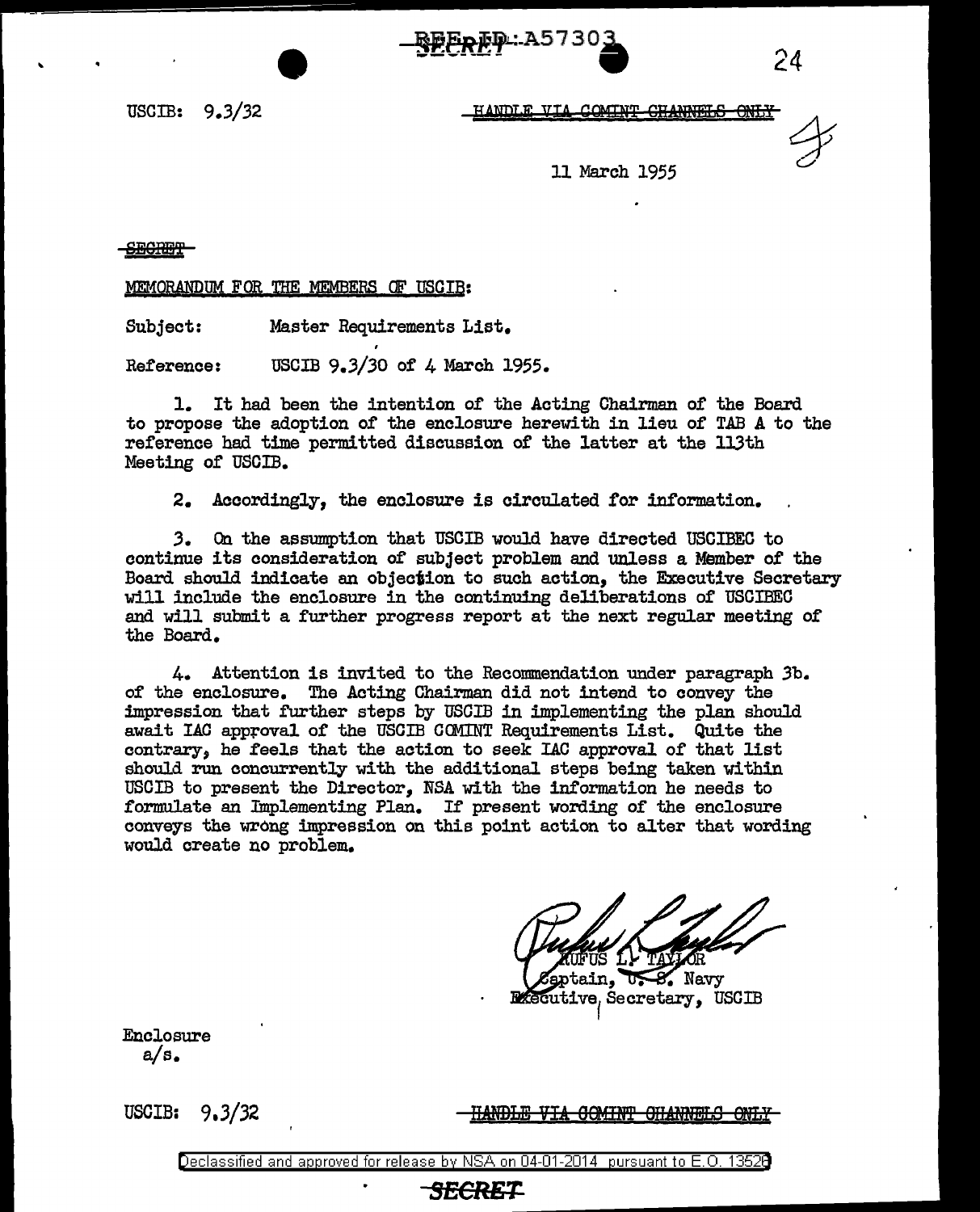REE-1ID:A57303

DRAFT

#### TAB A

<del>SBORFT</del>

### 1. The Executive Committee is of the opinion that the COMINT Requirements List should meet the five criteria listed below in order to be satisfactory as basic guidance from the Board to the Director, NSA:

a. It should be based on, and be in consonance with, the most recent expression of National Intelligence Objectives.

b. It should net inelude segregate requirements for information which are beyond, or inappropriate to,  $C\mathbb{M} \mathbb{N} \mathbb{T}$ 's potential capability to produce from those which are within its capabilities.

c. It should not include requirements for information for which Intelligence needs can be reasonably satisfied by other sources.

d. It should include requirements for information which could be obtained from COMINT which is needed to complement, supplement, or corroborate that from other sources.

e. It should indicate the relative importance attached to the CC.Mil~T-produced information pertinent to each requirement, by division of the List into categories of OCMINT priority.

f. It must be quickly and flexibly responsive to changes in National Intelligence Requirements Objectives.

2. To produce a GCl4INT Requirements List whioh would meet the criteria listed, several operations must be performed. Starting with an authoritative list of Priority National Intelligence Objectives, these successive steps are involved.

a. Preducing-a-list-ef-National-Intelligence-Requirements.

 $\frac{b_r}{a_r}$  Integrating <del>into</del> this all Departmental Intelligence requirements.

e<sub>T</sub> **b.** Eliminating frem this list those requirements which can be fulfilled to the satisfaction of the Intelligence Agencies by other than CCMINT sources of information.

 $\mathbf{d}$ . Evaluating the potential of CCMINT as a source of information in satis£ying each remaining item, and eliminating those which are beyond the capability of or inappropriate for COMINT to satisfy or which do not serve to complement, supplement, or corroborate other sources of information.

er  $d_a$  Dividing the resultant list into categories of relative importance in order to indicate the priority which the Director, NSA should accord to each.

# *SECRET*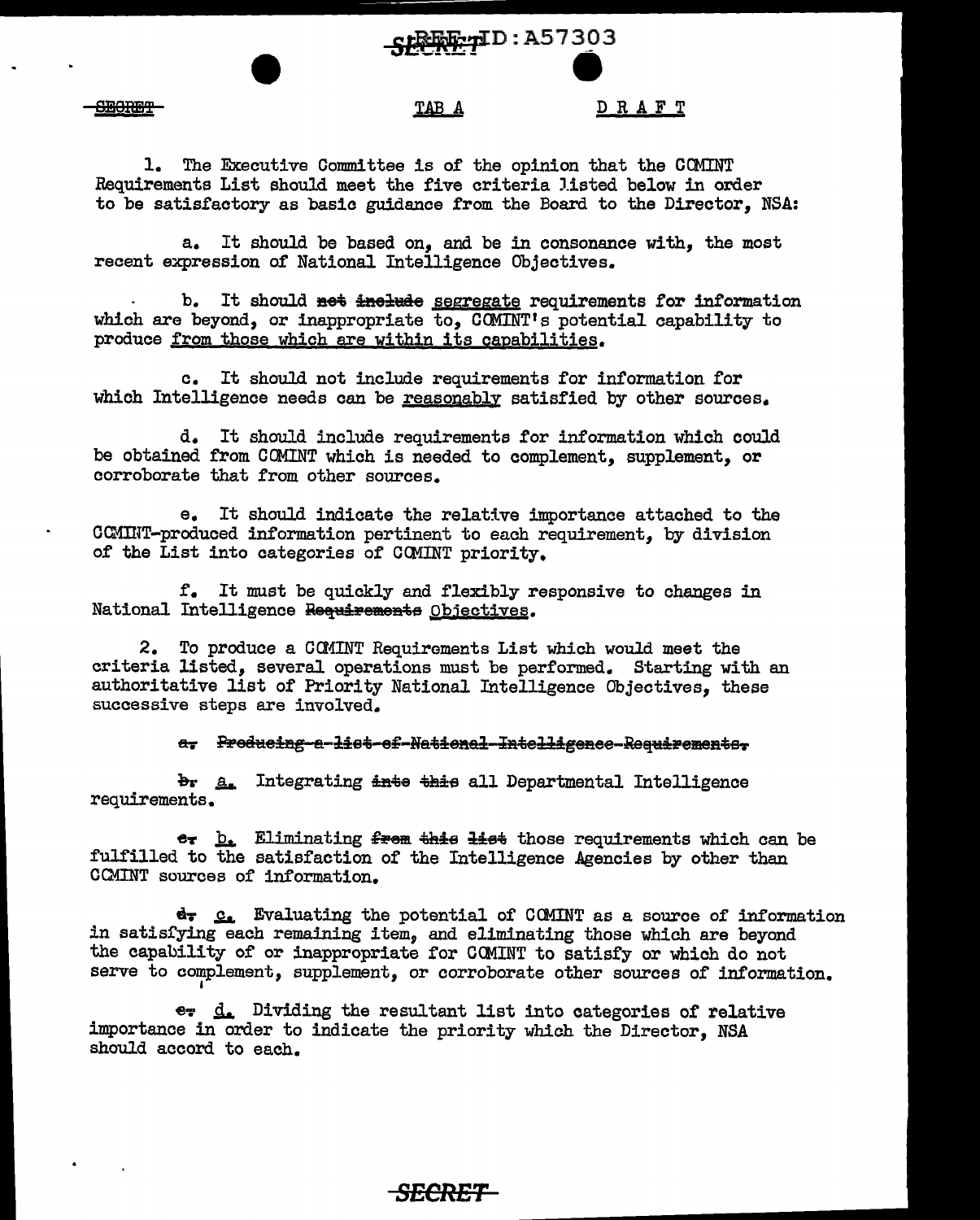

#### **SECRET**

The Executive Committee has considered the several ways in which  $3.$ the above-listed steps could be accomplished, and makes the recommendations indicated after the discussion in the following sub-paragraphs.

To produce a list of National-Intelligence COMINT Requirements  $a_{\bullet}$ from the current list of Priority National Intelligence Objectives (DCID  $\mu/\mu$ of 14 Dec 54) requires that some provision be made for requirements in support of non-priority National Intelligence Objectives, which are defined implicitly in DCID  $\frac{1}{4}$  as those which do not "warrant priority in relation to normal coverage." If this can be done without expending the timeconsuming effort involved in spelling out a list of the non-priority objectives themselves, it would appear profitable to adopt such a course.

Recommendation: USCIB stipulate, in the carrying out of the succeeding steps in this process, that any requirement for National or Departmental Intelligence which does not clearly and directly relate to one of the Priority National Intelligence Objectives be considered to relate to a non-priority objective.

b. The Committee feels that ideally an authoritative translation of DCID  $L/L$  into Priority National Intelligence Requirements should be made by a suitable body at the direction of the Director of Central Intelligence in collaboration with the IAC agencies. However, this has not yet been done, and, since there are other means of accomplishing the desired end result, the Committee questions the need for delaying implementation of this plan until an authoritative list is available. The CIA member of USCIBEC is preparing a document from which it is hoped such-a-tranchation a COMINT Requirements List can be made.

Recommendation: USCIB note that USCIBEC is preparing a draft of a-National-Intelligence-Requirements-List-te-be-attached-as-TAB-C-te-this report---This-draft--when-completed-will-be-forwarded-te-USCIB-fer appreval-as-a-base-from-which a COMINT Requirements List. will-be-derived-Goneurrently, It would be anticipated that USCIB would seek IAC approval of the USCIB approved draft-National-Intelligence COMINT Requirements List. when completed. but-net-ef-the-GCMINT-Requirements-Liet-based-thereen.

c. As the next steps in the process, it is necessary that National-Intelligenee CCMINT Requirements in support of non-priority National Intelligence Objectives be added to the list adopted as a result of the preceding recommendation, and that any requirements for information needed for the production of Departmental Intelligence (NSCID  $#3$ paragraph d 1) be integrated with them.

Recommendation: USCIB request each IAC agency, through its USCIB member, to submit a list of its requirements which fall within these categories . Tend

Recommendation+--USGIB-direct-the-USGIBINTCOM-te-combine-these <del>listo-into-one-list-to-be-added-to-the-Priority-National-Intelligence</del> Requirements-List-in-order-te-cotain-an-overall-all-course-Intelligence Requirements-List.

## <del>SECRET</del>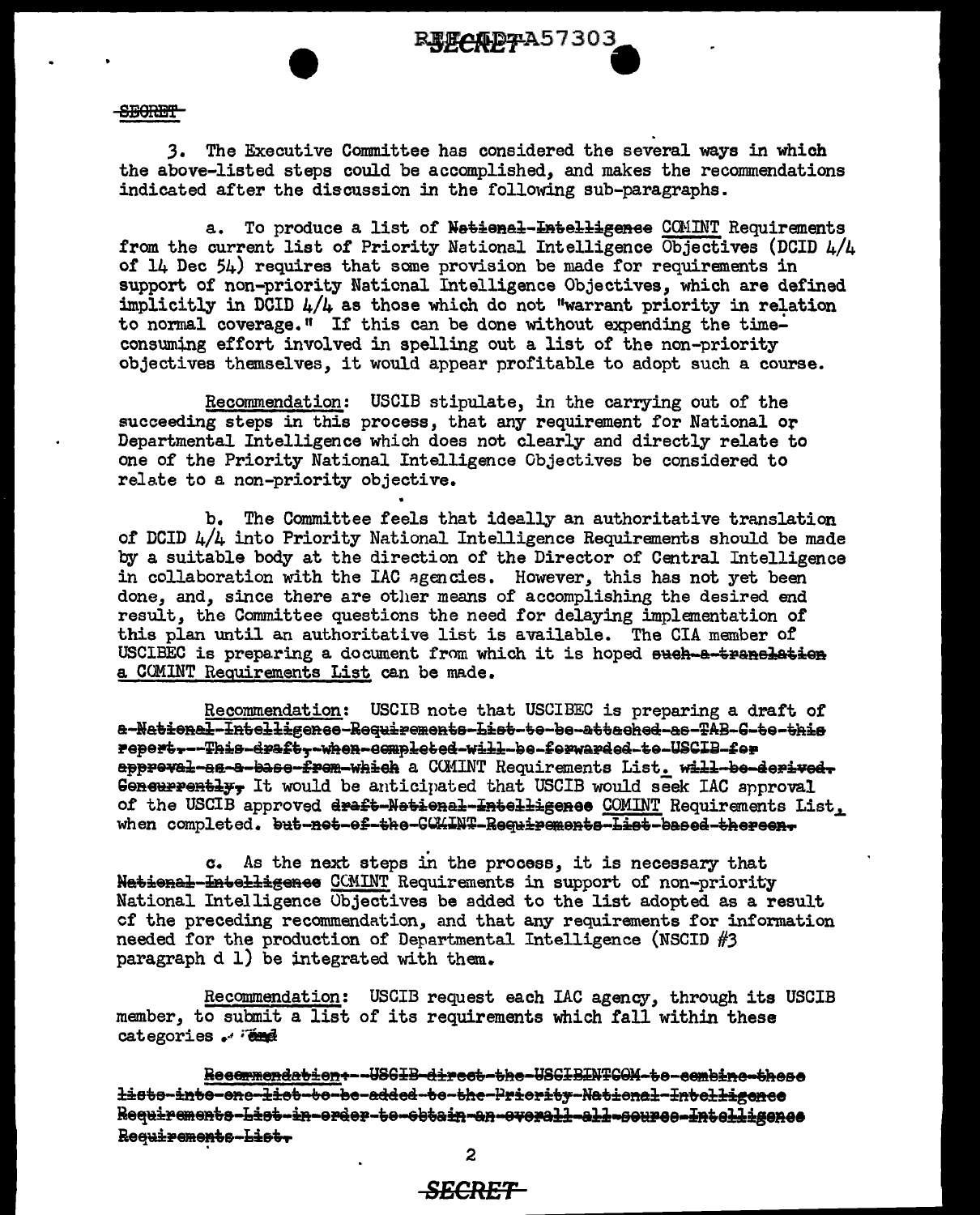$\frac{R_{\text{ECR}}}{R_{\text{ECR}}}\approx 1.57303$ 

d. In order to tailor this list to fit the potential capabilities of COMINT as a source, a body competent to assess the potentialities of all sources of information is needed. The individuals comprising this body must have in aggregate not only a thorough knowledge of the peculiarities of' any particular source of information, but also a thorough knowledge of the degree to which each source· may be expected to fulfill a given requirement. The Committee does not feel that it is necessary that this body be empowered to assign collection tasks to other sources than COMINT, or even to recommend which specific Non-COMINI' source(s) be utilized in fulfillment of any requirement. Their task is primarily to compare COMINT versus all Non-COMINT, and determine those requirements for which COMINT is properly the primary, a complementary, a supplementary, or an inappropriate, source.

Recommendation: tBCIB designate a committee of individuals having the specified competence, to review-the-all-seuree-frielligence-Requirements List-and ensure that, in the preparation of COMINI requirements steps are taken to: {l) eliminate therefrom all requirements which COMINI' has not a potential capability to satisfy or for which COMINT is not an appropriate information source; (2) eliminate therefrom all requirements which potent-<br>ially are wholly within the capability of a Non-COMINT source to satisfy;  $(3)$  indicate those requirements for which COMINT is not the primary informa-·tion source, but rather is used to complement, supplement, or corroborate information from other sources; and for each the degree to which COMINI' . information is needed for this purpose.

e. The end product of the operation discussed in the preceding subparagraphs will be a list of <del>Intelligence</del> COMINT Requirements properly assignable to COMINT as a source of information. They will be grouped into four categories of intelligence importance, in accordance with the categories of priority of the objectives to which they relate. Those for which COMINT is not the primary source of information will be identified, and for each of these the degree to which fulfillment is dependent upon COMINT-produced information will be indicated. In order to meet the specified criteria, those requirements for which COMINT is not the primary information source should be evaluated and compared with the others, in order that each can be weighed in terms of the relative amount of COMINT effort which is warranted on it, and that it can be then assigned, if necessary, a new category. At this point it may be desirable, or even necessary, to establish sub-categories of COMINI' importance within one or more of the four categories of intelligence importance.

Recommendation: USCIB designate USCIBEC to carry out this operation.

£. The final list should be authoritat~vely reviewed and approved before delivery to the Director, NSA, as basic guidance.

3

### <del>SECRET</del>